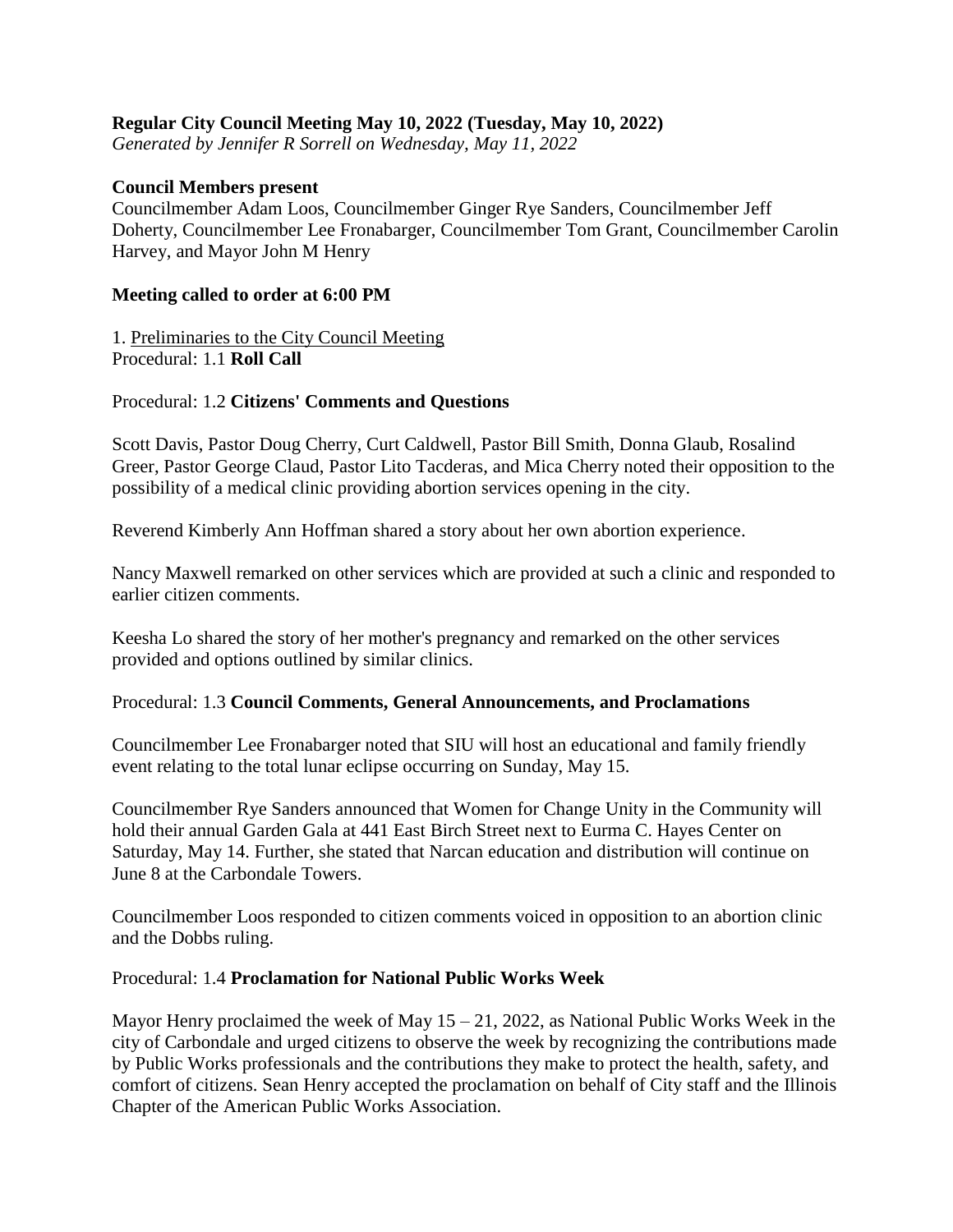## Procedural: 1.5 **Proclamation for Mental Health Awareness Month**

Mayor Henry proclaimed the month of May 2022 as Mental Health Awareness month in the city of Carbondale and urge citizens to recommit our community to increase our understanding of mental health and the need for accessible services.

# 2. Public Hearings and Special Reports

#### 3. Consent Agenda of the City Council

Action (Consent): 3.1 **Minutes from the Special Joint City Council Meeting with the Park District on April 19, 2022, and Regular City Council Meeting Minutes from April 26, 2022** Resolution: Approve the minutes from the Special Joint City Council and Park District meeting on April 19, 2022, and the regular City Council meeting minutes from April 26, 2022

## Action (Consent): 3.2 **Approval of Warrant for the Period Ending: 04/15/2022 for the FY 2022 Warrant 1431 in the Total Amount of \$845,274.60**

Resolution: Accept the following report of payments made for the period ended: 04/15/2022 totaling \$845,274.60

# Action (Consent): 3.3 **Approval of Warrant for the Period Ending: 04/29/2022 for the FY 2022 Warrant 1432 in the Total Amount of \$1,775,977.69**

Resolution: Accept the following report of payments made for the period ended: 04/29/2022 totaling \$1,775,977.69

# Action (Consent): 3.4 **Approval of Wells Fargo Warrant for the Period Ending 03/31/2022 FY 2022 Warrant # WF 03/2022 in the amount of \$182,019.40**

Resolution: Accept the following report of payments made for the period ended: 03/31/2022 totaling \$182,019.40

# Action (Consent): 3.5 **Acceptance of Approved Meeting Minutes from Boards, Commissions, and Committees**

Resolution: Accept the approved meeting minutes from Boards, Commissions, and Committees and place them on file.

## Action (Consent): 3.**6 Ordinance Authorizing the Acceptance of a Grant from the Illinois Department of Public Health in the amount of \$4,989 to Purchase Soft Armor Inserts and Active Shooter EMS Supplies, Approving a Budget Adjustment to Increase the Fire Department's FY2023 Budget in the Amount of \$4,989, and Awarding the Purchase to Applied Fiber Concepts in the Amount of \$3,600 and Awarding the Purchase to Bound Tree in the Amount of \$1,389**

Resolution: Accept a Grant from the Illinois Department of Public Health in the amount of \$4,989, Approve a Budget Adjustment to Increase the Fire Department's FY2023 Budget in the Amount of \$4,989, and Award the Purchase to Applied Fiber Concepts in the Amount of \$3,600 and Award the Purchase to Bound Tree in the Amount of \$1,389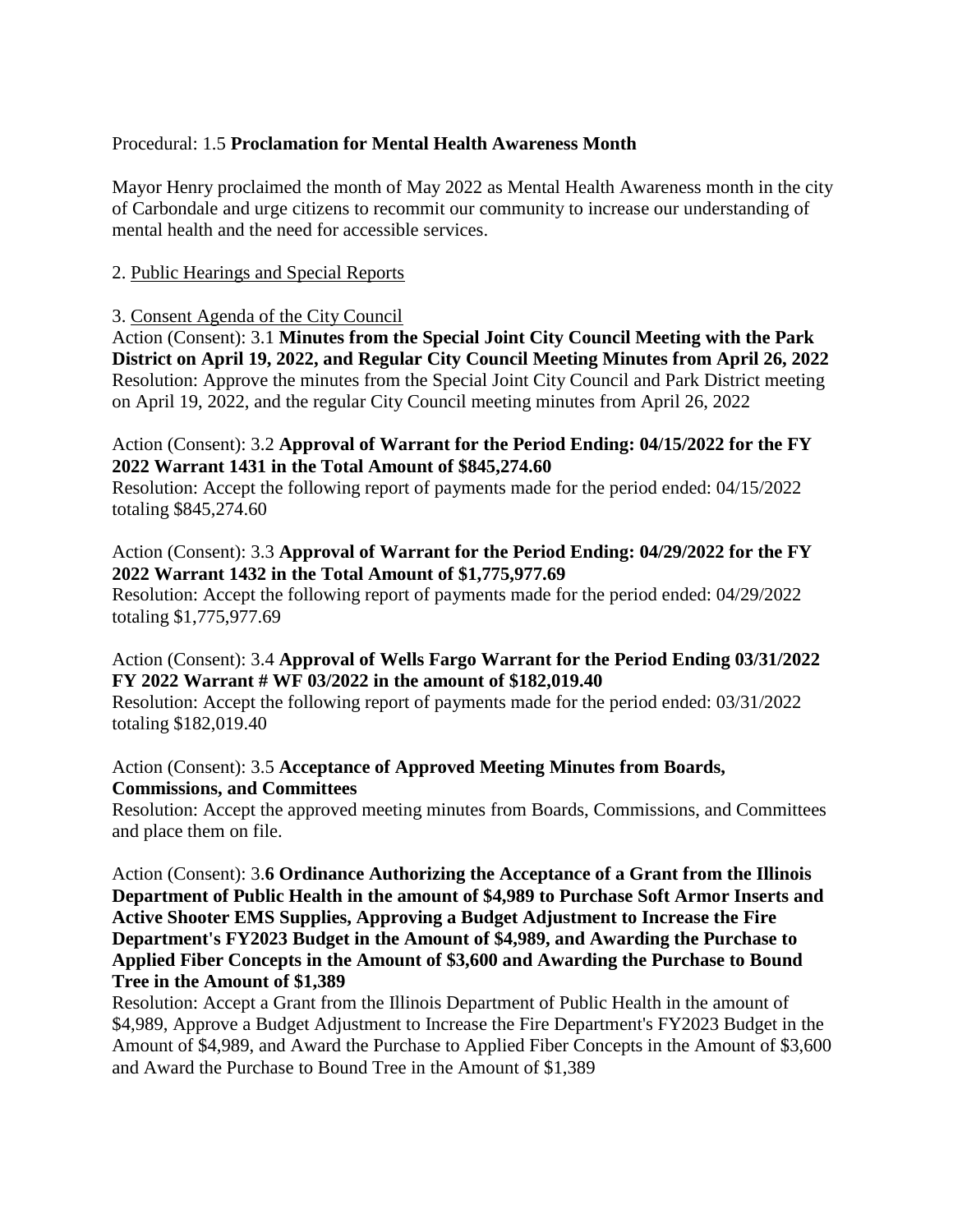### Action (Consent): 3.7 **Acceptance of Easements for the Southern Illinois Multi-Modal Station (SIMMS) CIP SP1002**

Resolution: Approve the acceptance of easements for the Southern Illinois Multi-Modal Station (SIMMS) CIP SP1002

Action (Consent): 3.8 **Resolution Authorizing the City Manager to Amend a Contract with Mayer Networks in the of \$77,788.48 to provide hardware for the conversion of the Carbondale Police Department's ERP from ITI to Tyler Technologies Public Safety ERP** Resolution: Approve a resolution authorizing the City Manager to amend an agreement with Mayer Networks to provide additional hardware.

Action: 3.9 **Approve the Purchase and Installation of a Screw Press for the Northwest Waste Water Treatment Plant (NWWWTP) in the amount of \$915,565 (CIP WW1804)** *Pulled by A. Loos*

Action: 3.10 **Ordinance to Approve, or a Resolution to Deny, a Special Use Permit to Allow for an Eating and Drinking Establishment in Order to Operate a Food Truck Venue in an AG, General Agriculture District**

#### *Pulled by City Manager*

Action (Consent): 3.11 **Approval of Consent Agenda Items** Resolution: Approve all Consent Agenda items not pulled for separate consideration

Question about the ownership of the property for item 3.7, granting Permanent Easement for SIMMS. 3.9 pulled by A. Loos and 3. 10 by City Manager.

MOTION: Approve all Consent Agenda items not pulled for separate consideration

Motion by Adam Loos, second by Jeff Doherty. Final Resolution: Motion Carries Yea: Adam Loos, Ginger Rye Sanders, Jeff Doherty, Lee Fronabarger, Tom Grant, Carolin Harvey, John M Henry

## Action: 3.9 **Approve the Purchase and Installation of a Screw Press for the Northwest Waste Water Treatment Plant (NWWWTP) in the amount of \$915,565 (CIP WW1804)**

Council expressed their concern about this item being a no-bid contract for such a high price, asked about and discussed the length of time that this issue has been ongoing and the haste to make this purchase, discussed whether to bid the purchase in whole or in part, discussed whether to act or bring back the purchase with additional details or to bid the purchase and installation, inquired about the availability of screw press manufacturers, asked about the additional delay which would result if the item is put out to bid, and which portions could be or should be put out to bid. Utilities Director Tony Harrison responded to Council questions.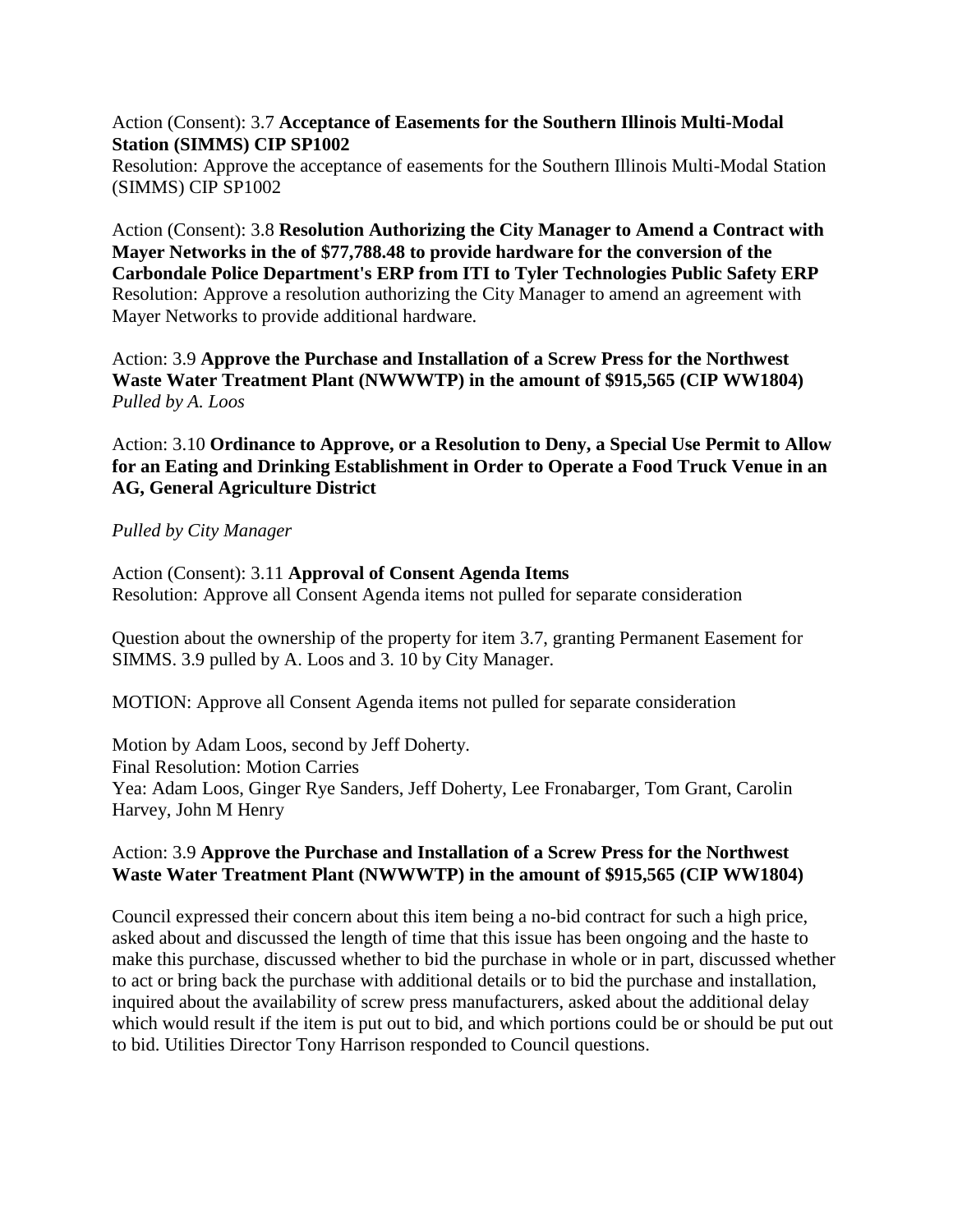Don Monty asked if this project was in the CIP program.

The screw press purchase will be brought at the next meeting

# Action: 3.10 **Ordinance to Approve, or a Resolution to Deny, a Special Use Permit to Allow for an Eating and Drinking Establishment in Order to Operate a Food Truck Venue in an AG, General Agriculture District**

Council asked the applicant a series of questions about the business' plans, property and proposed layout, future plans, and related questions.

One of the applicants, Luke Terpstra, responded to Council questions and Mr. Monty's questions.

Don Monty noted several issues that he had concerns about the proposed business and location of the property.

MOTION: Adopt an Ordinance Approving Luke Terpstra and Anna Hall's Request for a Special Use Permit to Allow for an Eating and Drinking Establishment in Order to Operate a Food Truck Venue in an AG, General Agriculture District

Motion by Adam Loos, second by Carolin Harvey. Final Resolution: Motion Carries Yea: Adam Loos, Ginger Rye Sanders, Jeff Doherty, Lee Fronabarger, Tom Grant, Carolin Harvey, John M Henry

4. General Business of the City Council

## Action, Discussion: 4.1 **Discussion and Consensus on Changes to Title Five Chapter Five of the Carbondale Revised Code Relating to Mobile Vending as Private Property Operator or Food Truck Operator**

Councilmember Doherty read his edit to Title Five Chapter Five which would essentially remove licensing regulations for food truck/trailer/pushcart operators who locate their operations on privately owned property so long as they have the permission of the property owner and a Jackson County Health Department permit.

Councilmember suggestions included a recommendation to bring back a separate ordinance to add Evergreen Park to the Food Truck designated locations, establishing a Special Event license, requiring written permission from property owners authorizing private property operators to set up on their property and discussed why this would be or might not be a good idea, asked staff to look at the designated public property locations to prevent traffic congestion and give consideration to safety, prevailing on the Health Department to perhaps loosen up their requirements, and a suggestion to amend 5-5-18 to require Council consensus before the City Manager to actions to address license issues under Title Five Chapter Five.

Steve Quinn expressed his strong support for the proposed changes.

Luke Terpstra expressed his support for these proposals.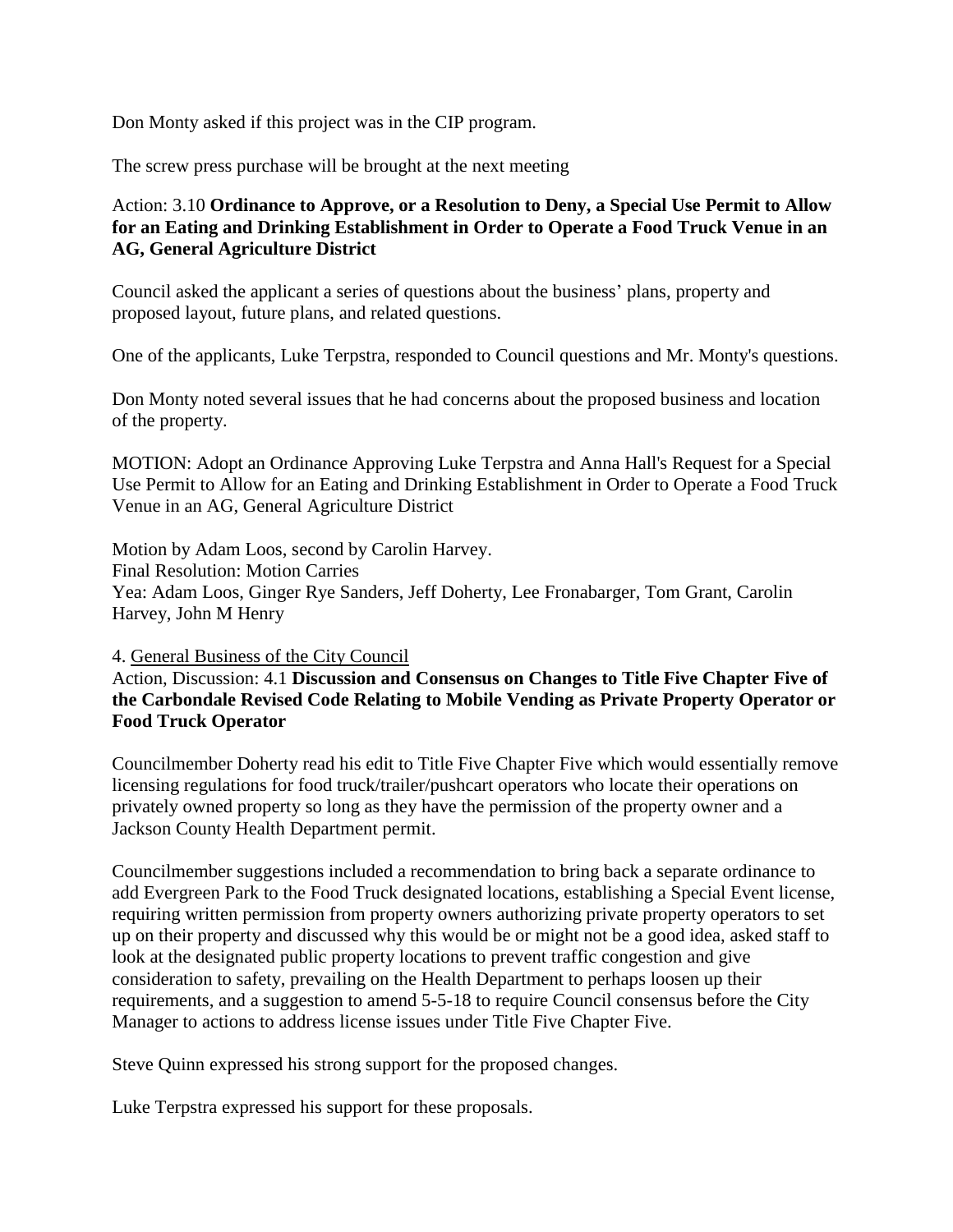Nancy Maxwell asked about the current licensing fees and indicated support for the proposed changes.

# Action: 4.2 **Approve the Purchase of Replacement Awnings for Properties Located 106 and 112 South Illinois Avenue to Yates Awning of Carbondale, Illinois in the Amount of \$22,000**

Council asked about the presence of posts in the proposal image, remarked on the façade, inquired if these encroach upon IDOT right-of-way, clarified that this takes five votes, and asked for details regarding Priority Sports' opposition to the proposed awning.

MOTION: Approve the Purchase of Replacement Awnings for 106 and 112 South Illinois Avenue to Yates Awning of Carbondale, Illinois in the Amount of \$22,000

Motion by Adam Loos, second by Lee Fronabarger. Final Resolution: Motion Carries Yea: Adam Loos, Ginger Rye Sanders, Jeff Doherty, Lee Fronabarger, Tom Grant, Carolin Harvey, John M Henry

# Action: 4.3 **An Ordinance Approving and a Resolution Denying a Rezoning for Southern Illinois Healthcare**

Councilmembers noted their support for or opposition to the proposed rezoning, noted concern about the hospital taking over the neighborhood, expressed support for Staff's proposal about establishing a clear line where the expansion will occur and stop, asked where the current oxygen storage is located, inquired about the ownership of specific properties, question about the zoning of properties located in Exhibit A, asked that SIH come to a Council meeting to present planning for future development, asked about the existence of long-term plan, remarked on the importance of arriving an understanding by both SIH and the City Council, commented that the neighborhood should have some say in the expansion, inquired if approval could be granted for some parcels and not others, whether the denial of the properties to the north would create development problems for SIH, encouraged reestablishing the neighborhood district for the area,

Chris Post, Director of Design and Construction for SIH, responded to points and questions raised by the City Council.

Don Monty noted the history of SIH expansion over the course of 50 years, the impact of zoning changes on current property owners, and agreed on establishing parameters of the footprint of the hospital. He then asked about the exclusion of a property from the projected map, if the tank would be screened, and if City permits would be needed for the line.

Kierstin Lipe agreed on the importance of the consideration Council is requesting and her concerns about the neighborhood in which she lives.

Pete Lucas suggested that the City utilize this as leverage to get a clearer picture of the hospital's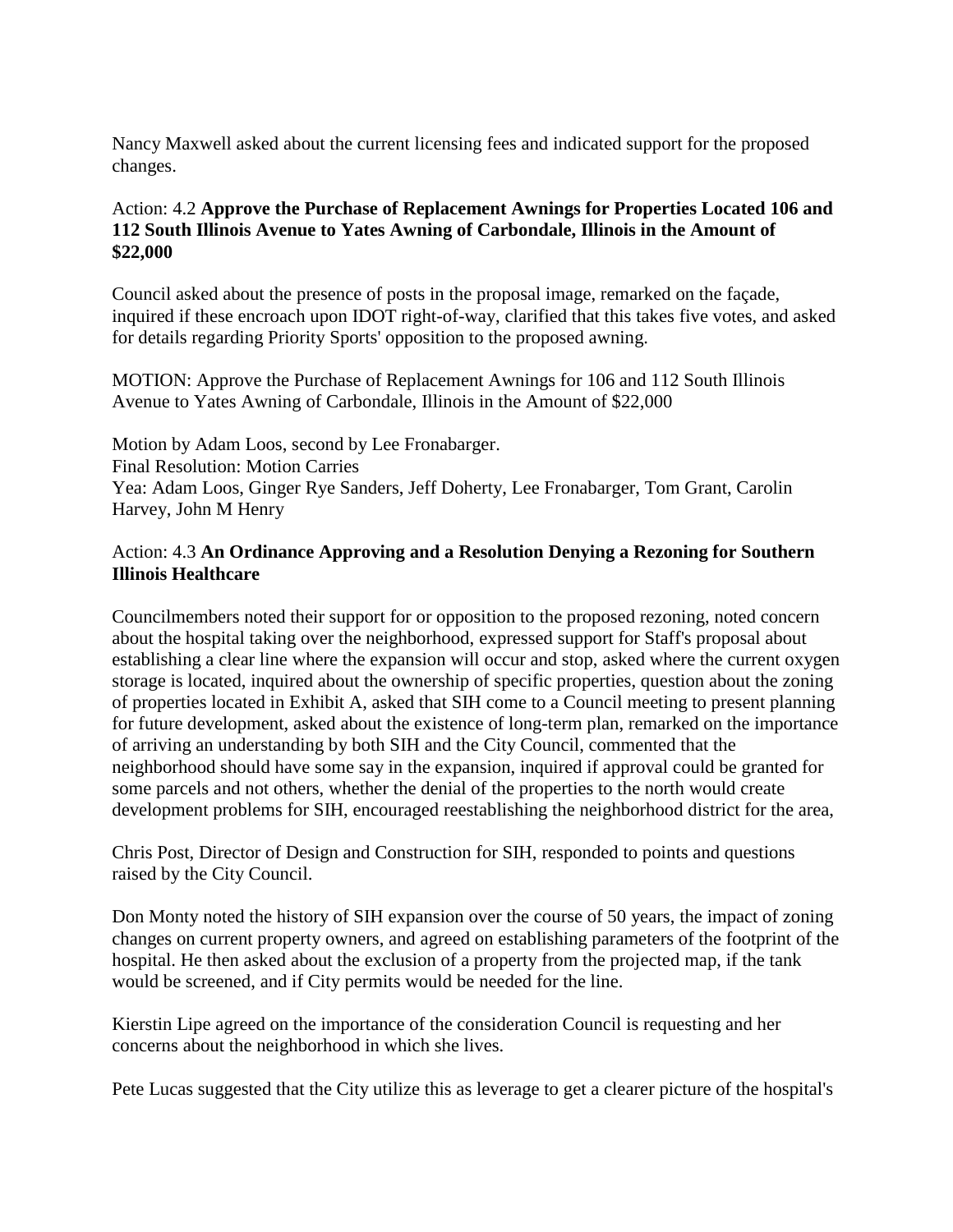plans.

Justin Zurlinden doesn't oppose this specific plan, agreed with the planning between the City and SIH, and encouraged taking proactive steps to advertise the discussion meetings. He noted that Preservation has looked at the houses and they are not able to be historically designated.

Sandy Litecky responded to some of the questions of Council with regard to ownership of parcels and the property not included in the Exhibit map. She encouraged approval of the rezoning request.

Priscilla Pimentel remarked that not maintaining property is not a reason for rezoning, identified what would improve the rezoning request, expressed her concerns on the impact for property values, challenges with making decisions regarding improvements without understanding the hospital plans, impacts of PA zoning in a neighborhood district, and commented on her letter to the City Council.

Don Monty stated that it would be helpful to know what properties they already own and are seeking to purchase.

A motion to approve an Ordinance Rezoning Parcels at Almond Street and Poplar Street for Southern Illinois Healthcare as presented was rescinded by Lee Fronabarger.

MOTION: Approve an Ordinance Rezoning Parcels 15-21-109-017; -023; -022; and -001

Motion by Lee Fronabarger, second by Jeff Doherty. Final Resolution: Motion Carries Yea: Adam Loos, Ginger Rye Sanders, Jeff Doherty, Lee Fronabarger, Tom Grant, Carolin Harvey, John M Henry

# Action: 4.4 **Ordinance Establishing a Portion of the East and West Sides of North Almond Street as a "No Parking" Zone**

Council asked if the property owner losing their street parking would be able to park on the SIH lot.

MOTION: Approve an Ordinance Establishing a Portion of the East and West Sides of North Almond Street as a "No Parking" Zone.

Motion by Adam Loos, second by Tom Grant. Final Resolution: Motion Carries Yea: Adam Loos, Ginger Rye Sanders, Jeff Doherty, Lee Fronabarger, Tom Grant, Carolin Harvey, John M Henry

5. Adjournment of the City Council Meeting Procedural: 5.1 **Adjourn meeting**